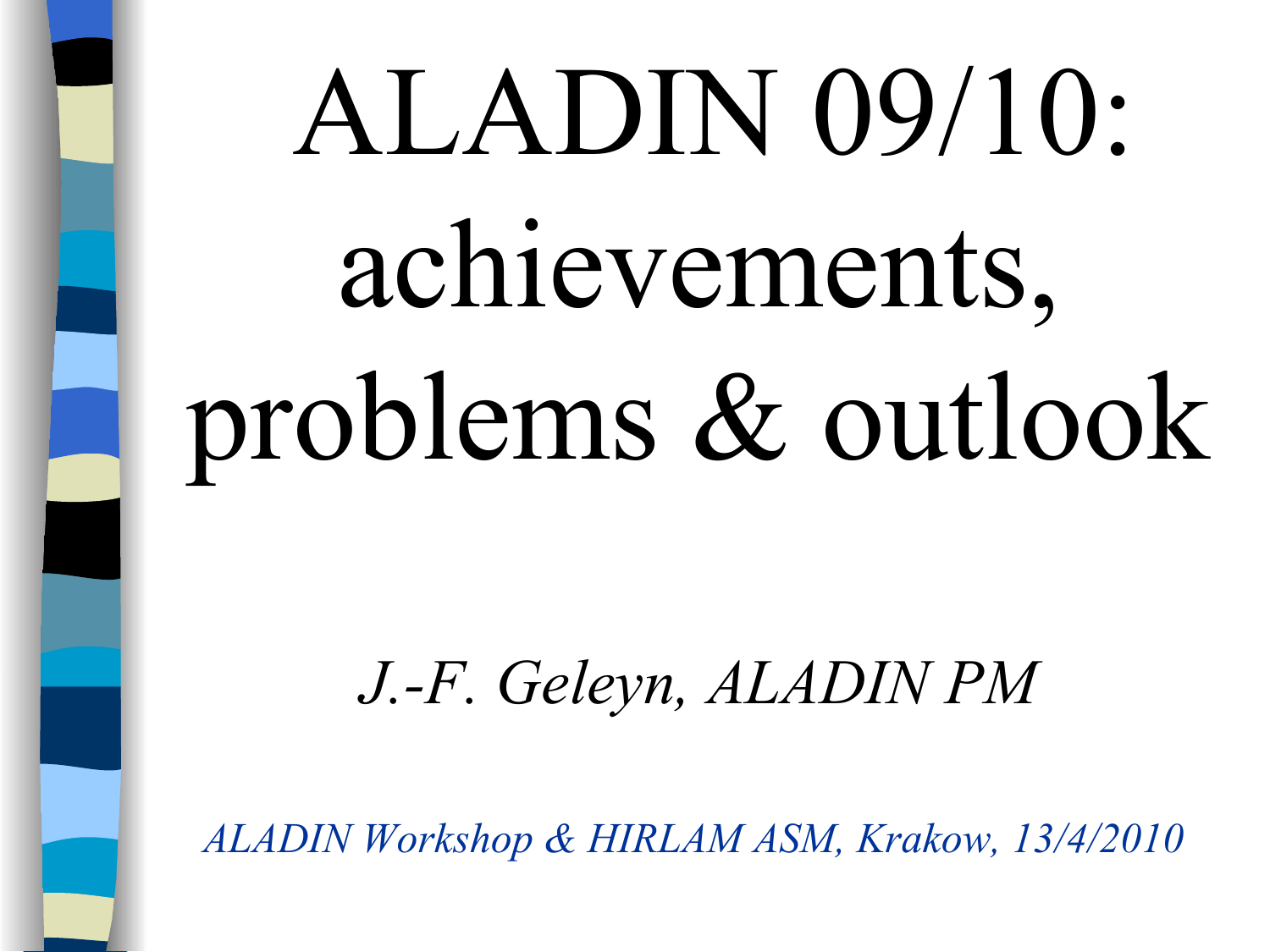### **Main 'achievements' since Utrecht**

 The ALADIN 4-year plan was updated (and approved by PAC and General Assembly) but only on two aspects (upper air physics and system, this reflecting the most advanced discussions with HIRLAM). The first declination in a yearly workplan was produced but very late.

In order to avoid repetition of this bottle-neck, a new 'continuous planning' procedure was approved by GA. In 2010 one shall try to also harmonise it with HIRLAM in order to get closer to a common transversal workplan.

Ξ

- Our central problem in ALADIN is still the difficulty to move manpower from over-staffed to under-staffed activities. PM will poll LTMs opinions for reporting to PAC (alike for research => operations in 2006).
- The mid-term evaluation of the 4-year plan will be tried in self-evaluation mode. In parallel a brainstorming => streamlining procedure (for the 'model' part of our strategies) starts next May (Brac-HR workshop).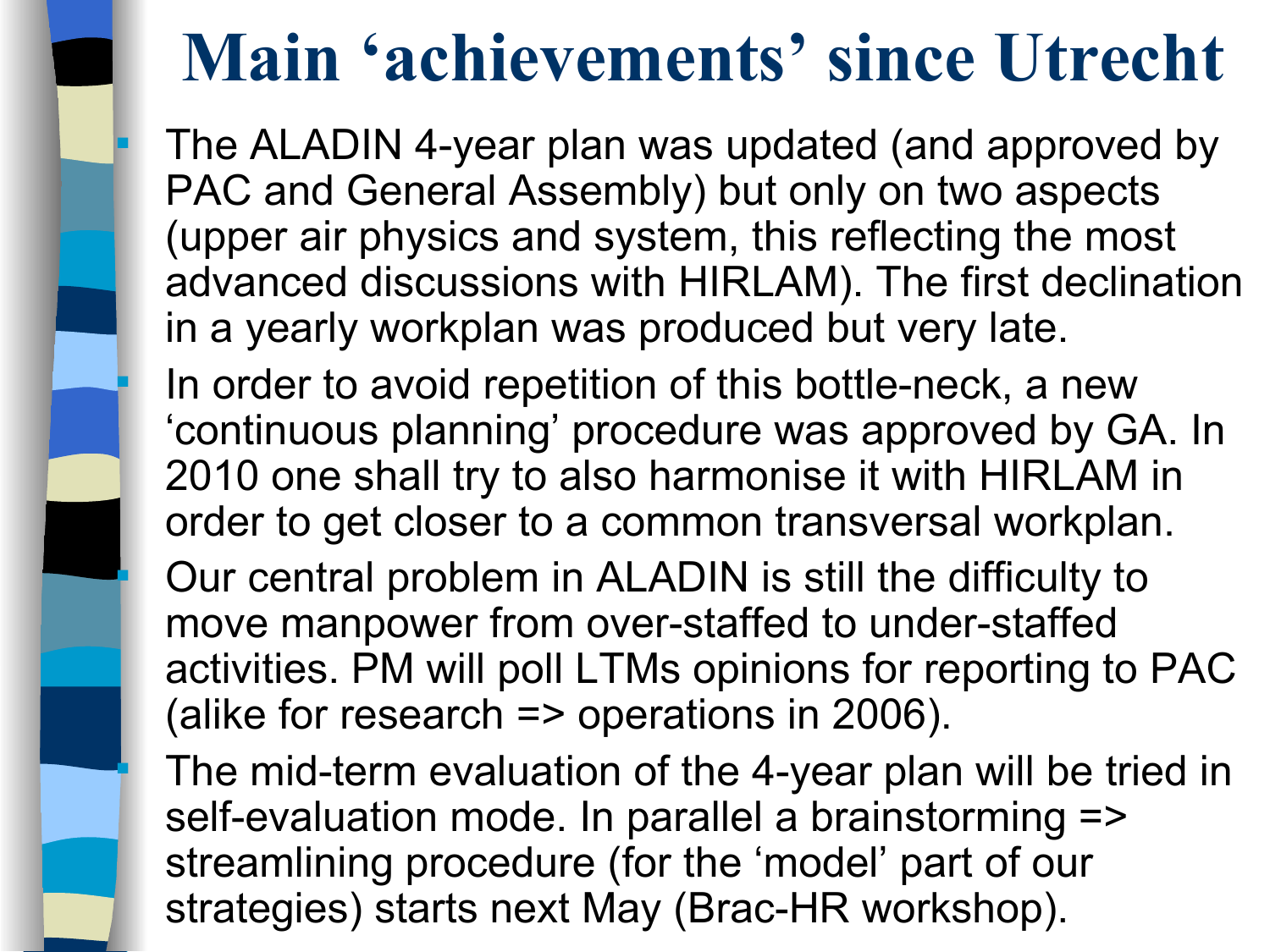### **Main 'achievements' since Utrecht**

The 'F-R' financial mechanism is showing alarming signs:

- The backlog in payments is close to be wiped out but we restarted having defaults of execution;
- In the 2006 kick-off year, **31** k€ of 'flat rate money' helped financing **14** missions and **6** scientific stays;
- In 2007, on the same basis, **55** k€ helped financing **13** missions and **12** scientific stays;
- In 2008, on the same basis, **80** k€ helped financing **11** missions and **21** scientific stays;
- In 2009, on the same basis, **57** k€ helped financing **17** missions and **19** scientific stays;
- For 2010, the plans are of **66** k€ for **22** missions and **21** (shorter) stays (the match of 'offer' to 'demand' continues to decrease, the mission demand grows again [prospective workshop] and we hope to finish the year with a zero balance over five years [no savings]);
- All this is beside RC-LACE activities (research, training) and Météo-France's supports (maintenance, networking) as well as Partners' other 'voluntary' and 'in-kind' efforts.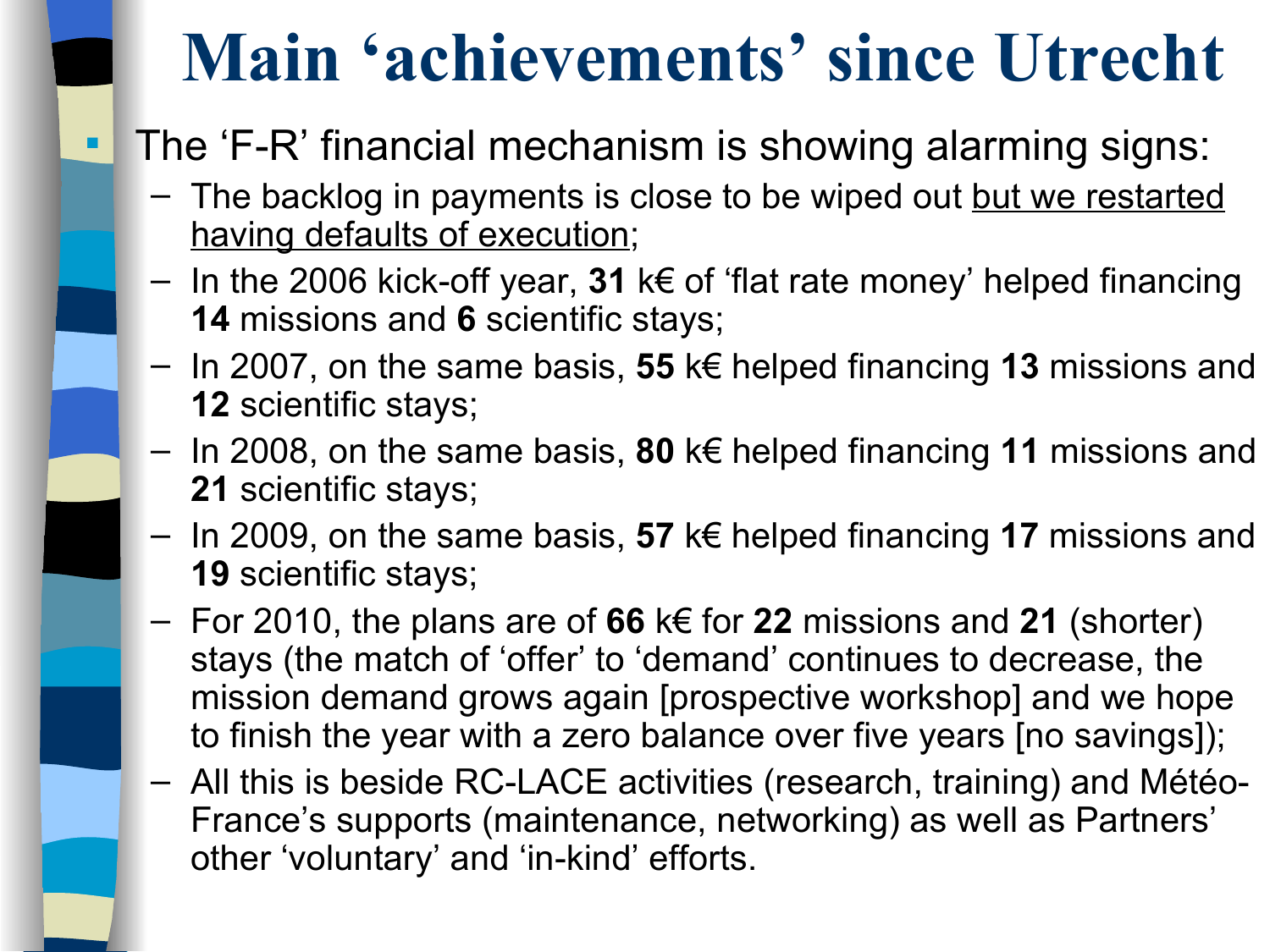### **Main 'achievements' since Utrecht**

- Survey of the progress on the common part of the HIRLAM and ALADIN plans is getting more harmonious, but in a 'restart' way. In fact:
	- In Bratislava we envisaged the working practices;
	- In Sofia we went to the methodology;
	- In Oslo we look at the details for difficult issues;
	- In Brussels we started assessing the outcomes, but careful inspection showed case to case discrepancies;
	- In Utrecht we became selective in order to give a new (sometimes structural) kick-off to topics in need of it, while letting the rest in free wheeling.
	- Here in Krakow we witness that a kind of new cycle restarts (little recent outcomes but a lot of new investments, mostly in common). **Is not that step too early? Up to this meeting to start telling us!**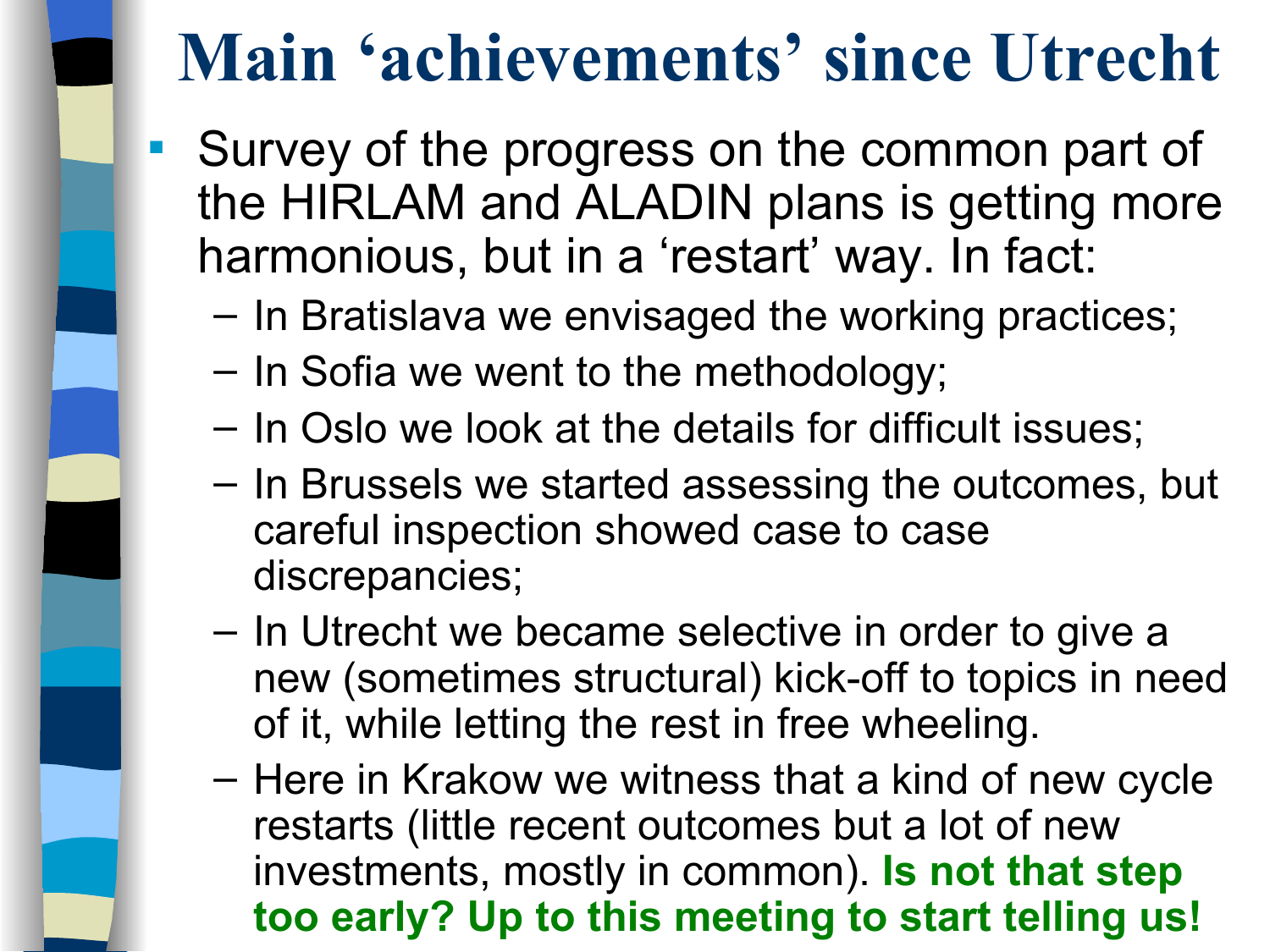#### **About AROME-France**

#### One year of operational evaluation:

- objective scores are a bit better than the older ALADIN-10km system
- forecaster feedback is positive, AROME brings added value on convective events (esp. orography-related), low clouds, sea breezes, etc, plus many new useful products (e.g. 3D hydrometeor maps, simulated reflectivities)
- still some weaknesses: overactive convection, absence of fog/Sc analysis, some low-level biases
- 1-km system brings relevant detail in mountain areas (esp. wind)

#### Main experimental results:

- large-scale coupling at model top is beneficial
- having an intermediate model (ALADIN) between global ARPEGE and AROME may do more harm than good to the LBC coupling
- overactive "fireworks" convection problems are partly shared with other models; conservativity problems in AROME Semi-Lagrangian scheme are suspected to be partly responsible.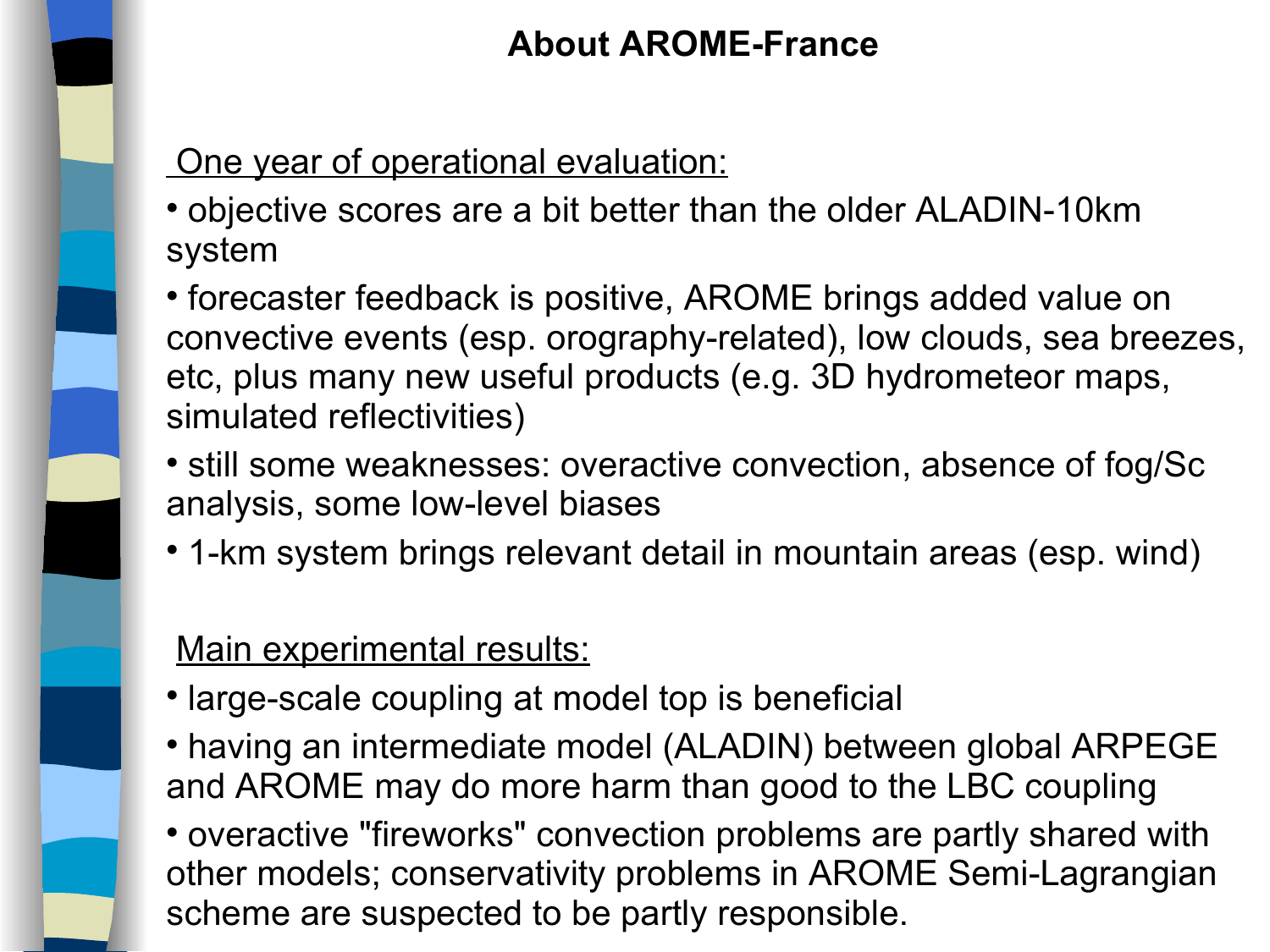#### **About AROME-France**

#### New version:

- increase vertical resolution in lower troposphere (from 41 to 60 levels)
- direct LBC coupling to ARPEGE (upgraded to 10km resolution)
- improved diagnostics: gusts, clouds (linked to timestep organization)
- use AIRS and IASI radiances
- use radar reflectivities (Bayesian 1D humidity retrievals)

#### **Possibly for the coming year:**

- SURFEX data assimilation
- revised physical processes
- treatment (if possible) of overactive convection
- +50% extension of AROME-France geographical domain
- variational 3DVar "Jk" coupling to large-scale model
- high frequency observations data assimilation (3D-FGAT algorithm)  $\bullet$ spatially heterogeneous J $_{\rm b}$  covariances for rainy areas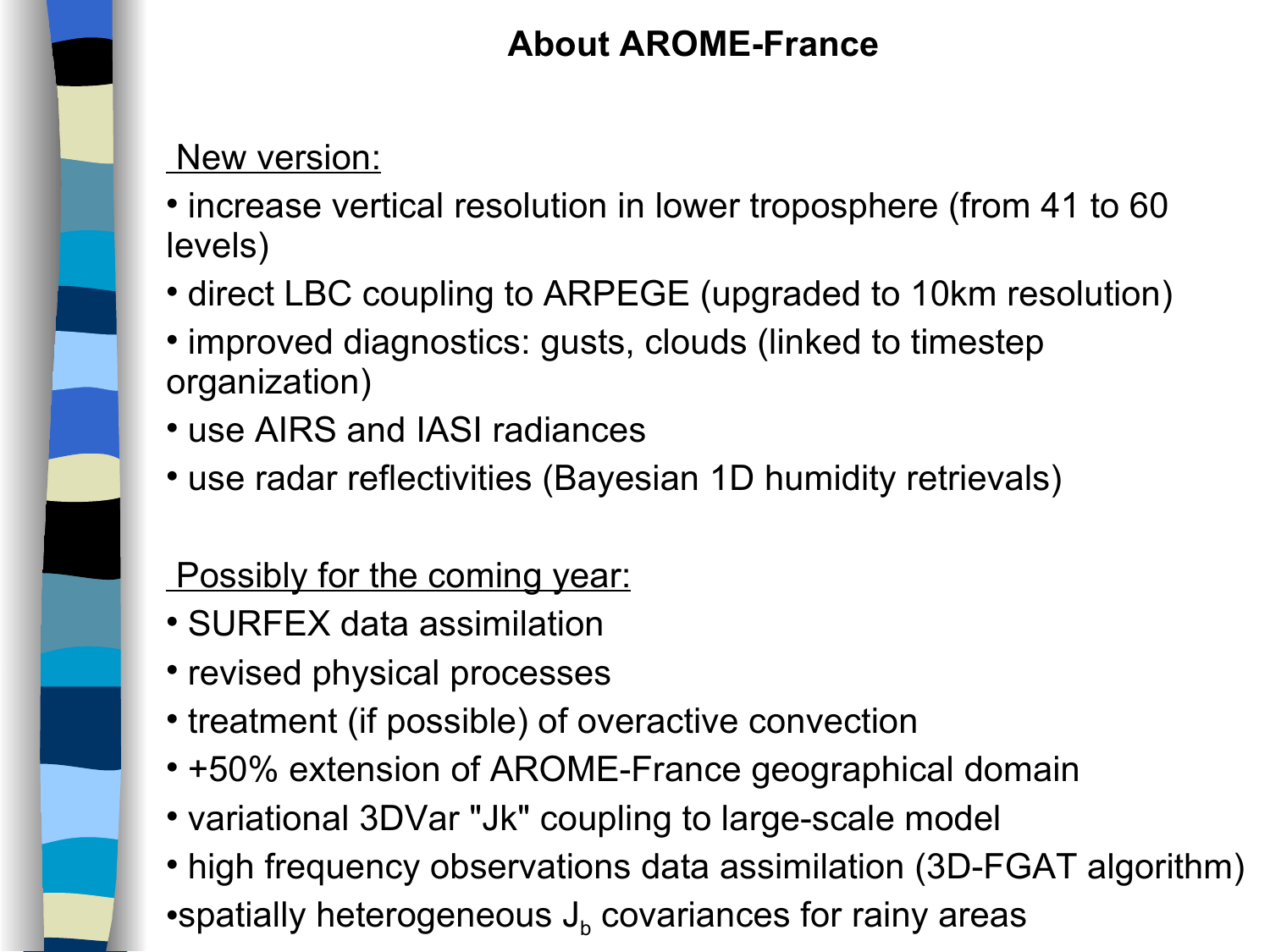## Yet unseen investment (arbitrary list)

- Joint proposal for Boyd's coupling and avoidance of g.p. computations in the E-zone.
- Restart of the work on NH-VFE 'compatibility issues'.
- Complete proposal for the 'CPTEND'-type of interfacing problems (leaving the APLxxx ones for a second step).
- Various investments in the parameterisation trade and especially in its links with theoretical issues (COST ES0905 action).
- GLAMEPS towards operational use. LAEF also in progress.
- Less and less gaps in the realisation of the 2006 data assimilation common plan.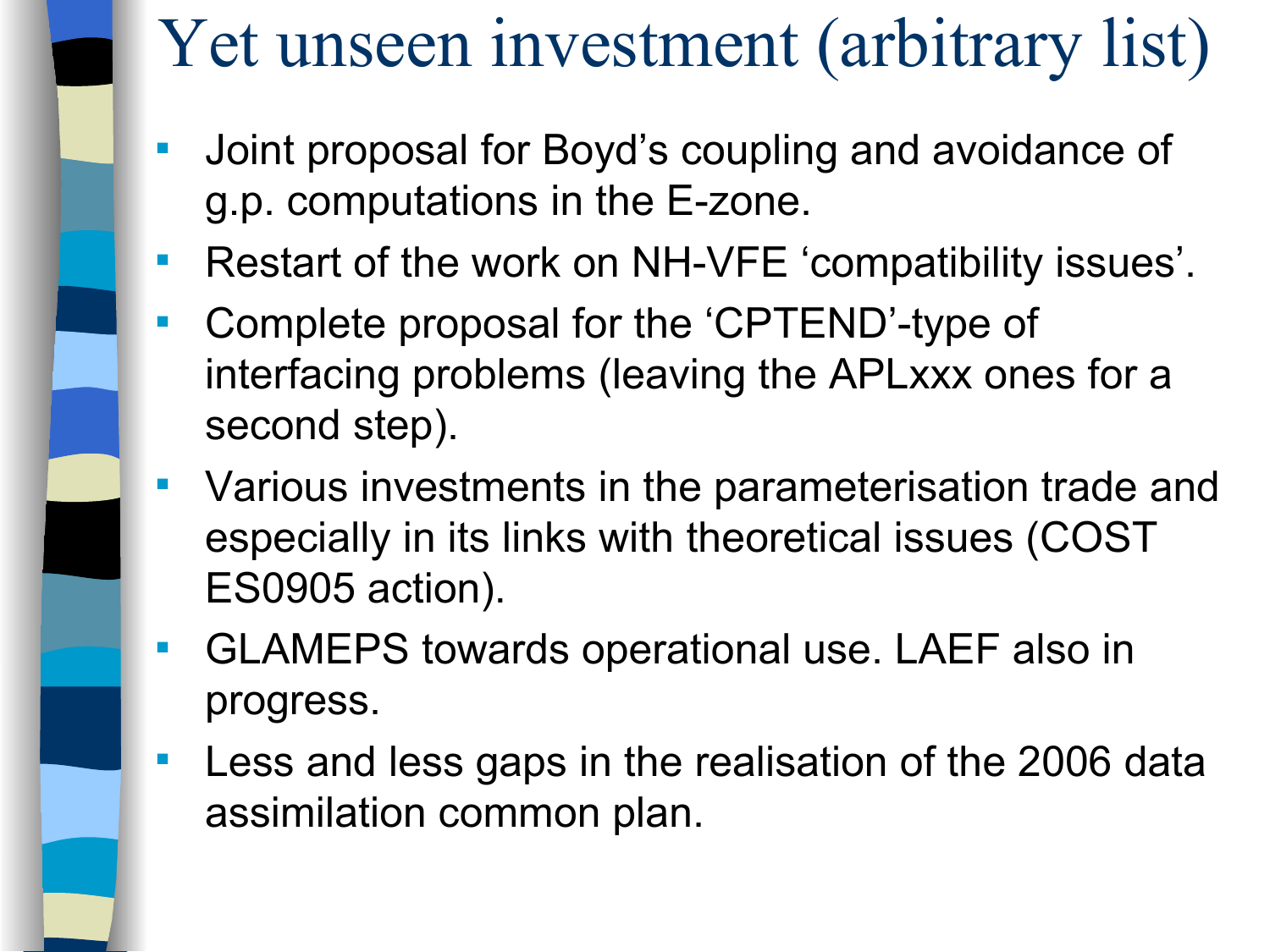# **Outlook**

- Shall we correctly manage the start of a new cycle for HARMONIE before the first one is fully completed ?
- **Are not all the planning and introspective** measures (at all time scales) coming together in too short a lapse of time ?
- Will the evolution of the ALADIN MoU correctly reflect the 'governance' part of these two big challenges ?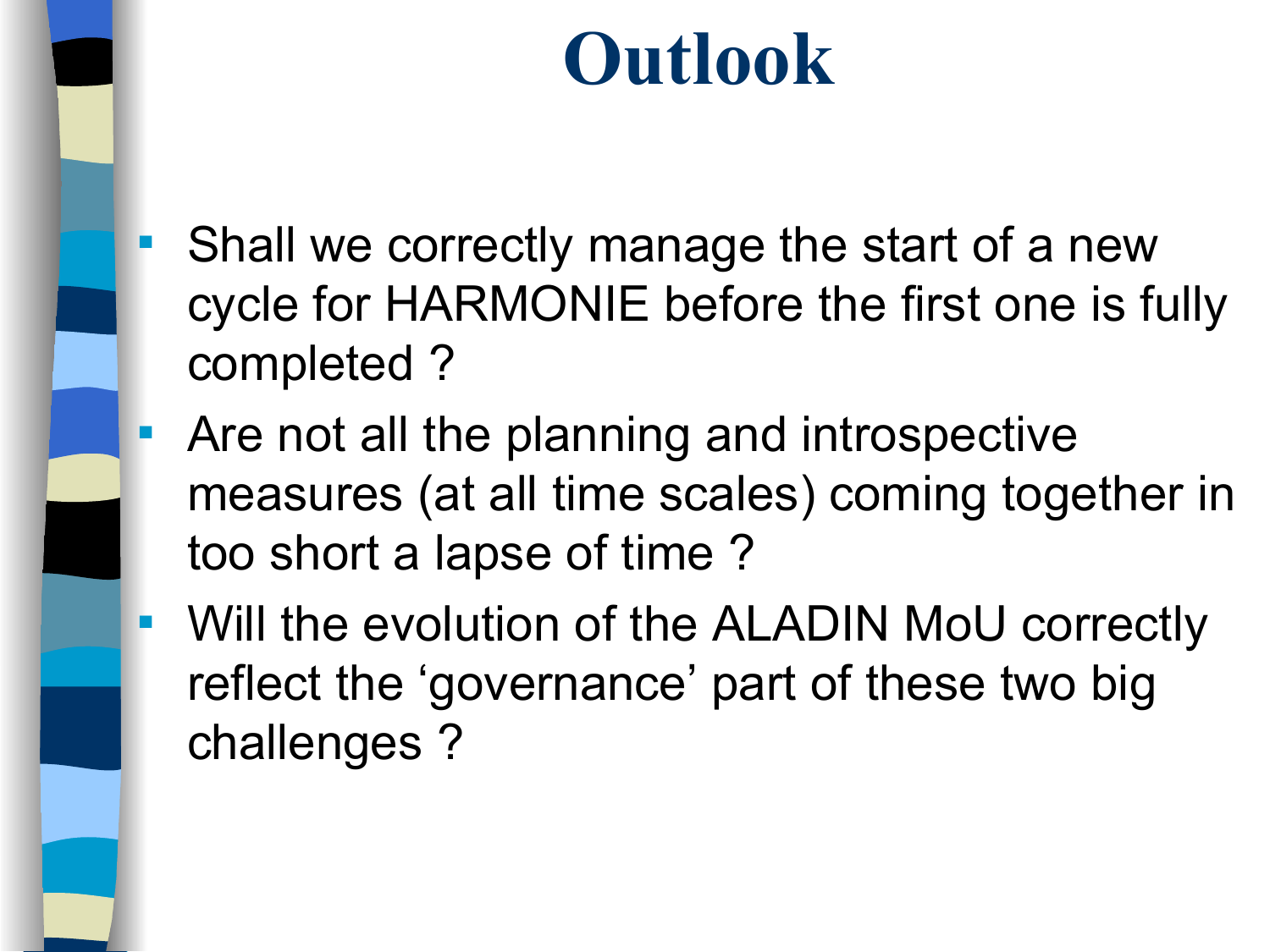### **Conclusion**

This was my last talk of this kind.

### Additionally, I'll stand today by someone else's poster for the first time in ~20 years!

So I'll allow myself to finish by making some selforiented 'advertisement'.